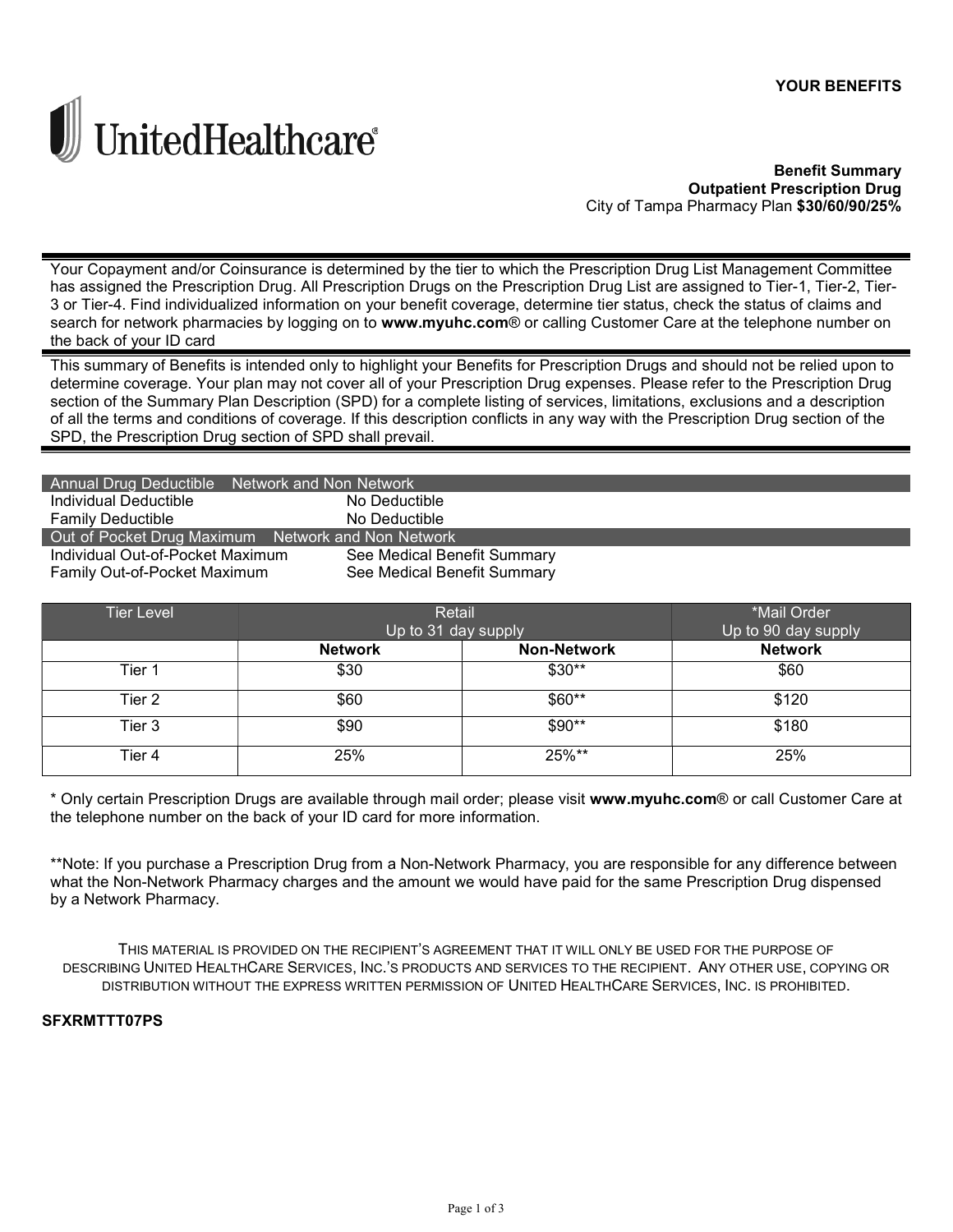### Growth Hormone Therapy

 You pay 30% of the Prescription Drug Cost. Any combination of retail Network pharmacy, retail Non-Network pharmacy and Home Delivery Pharmacy Benefits for growth hormone therapy is limited to \$10,000 per year.

## Other Important Information about your Outpatient Prescription Drug Benefits

 Generics are MANDATORY when available, unless your physician indicates DAW (Dispense as Written) on the Rx. You will be responsible for paying the difference between the cost of the generic and brand if you choose the brand when a generic is available.

 You are responsible for paying the lower of the applicable Copayment and/or Coinsurance or the retail Network Pharmacy's Usual and Customary Charge, or the lower of the applicable Copayment and/or Coinsurance or the mail order Network Pharmacy's Prescription Drug Cost.

 For a single Copayment and/or Coinsurance, you may receive a Prescription Drug up to the stated supply limit. Some Prescription Drugs are subject to additional supply limits

 Some Prescription Drug or Pharmaceutical Products for which Benefits are described under the Prescription Drug section of the Summary Plan Description (SPD) are subject to step therapy requirements. This means that in order to receive Benefits for such Prescription Drug or Pharmaceutical Products you are required to use a different Prescription Drug(s) or Pharmaceutical Product(s) first.

 Also note that some Prescription Drugs require that you notify us in advance to determine whether the Prescription Drug meets the definition of a Covered Health Service and is not Experimental, Investigational or Unproven.